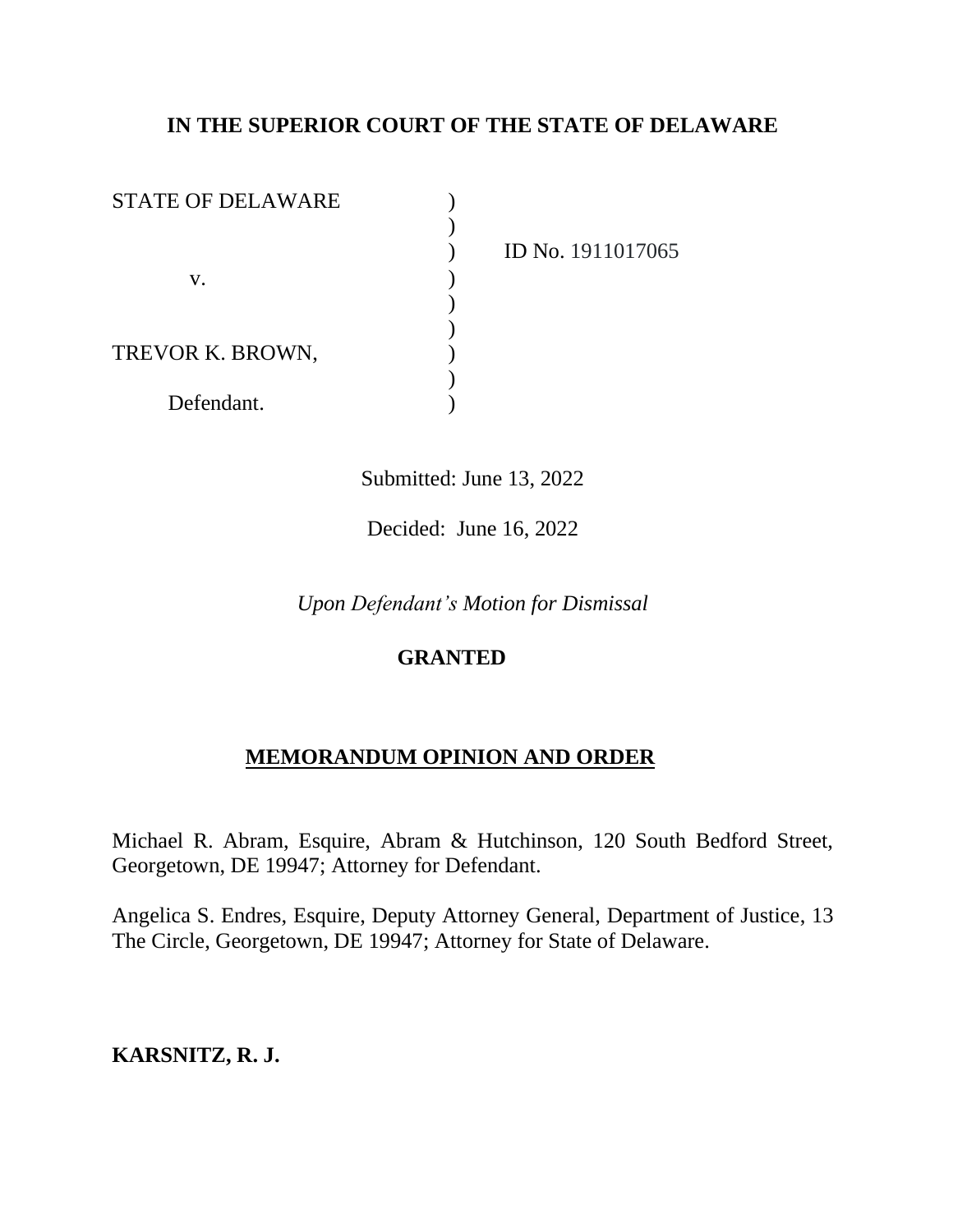I write to expand on my comments made from the bench on Monday, June 13, 2022 when I granted the motion of Trevor K. Brown ("Defendant") to dismiss the charges the State of Delaware (the "State") had filed against him (the "Motion"). At the time I granted the Motion we had a jury waiting for us who had heard the State's entire case. The State presented the alleged victim, John Klein ("Mr. Klein") who testified that jewelry he had stored in a safe in his home in Rehoboth Beach had gone missing. He first noticed the missing jewelry on November 24, 2019. He also testified that Defendant may have had access to the safe.

Also testifying for the State were two State Troopers who had been assigned to investigate the case. One officer testified to fingerprint evidence which showed Defendant's fingerprints on several of the boxes which had held the jewelry. That officer also testified without objection to her use of a computer program which showed to her transactions at pawn shops in the Dover area in which Defendant and his brother pawned items of jewelry in the spring and summer of 2019. The other officer testified that he retrieved some of the pawned items.

Of import, Mr. Klein testified that the jewelry was in Virginia until October, 2019 when he moved to Rehoboth Beach. For some period prior to the move, Mr.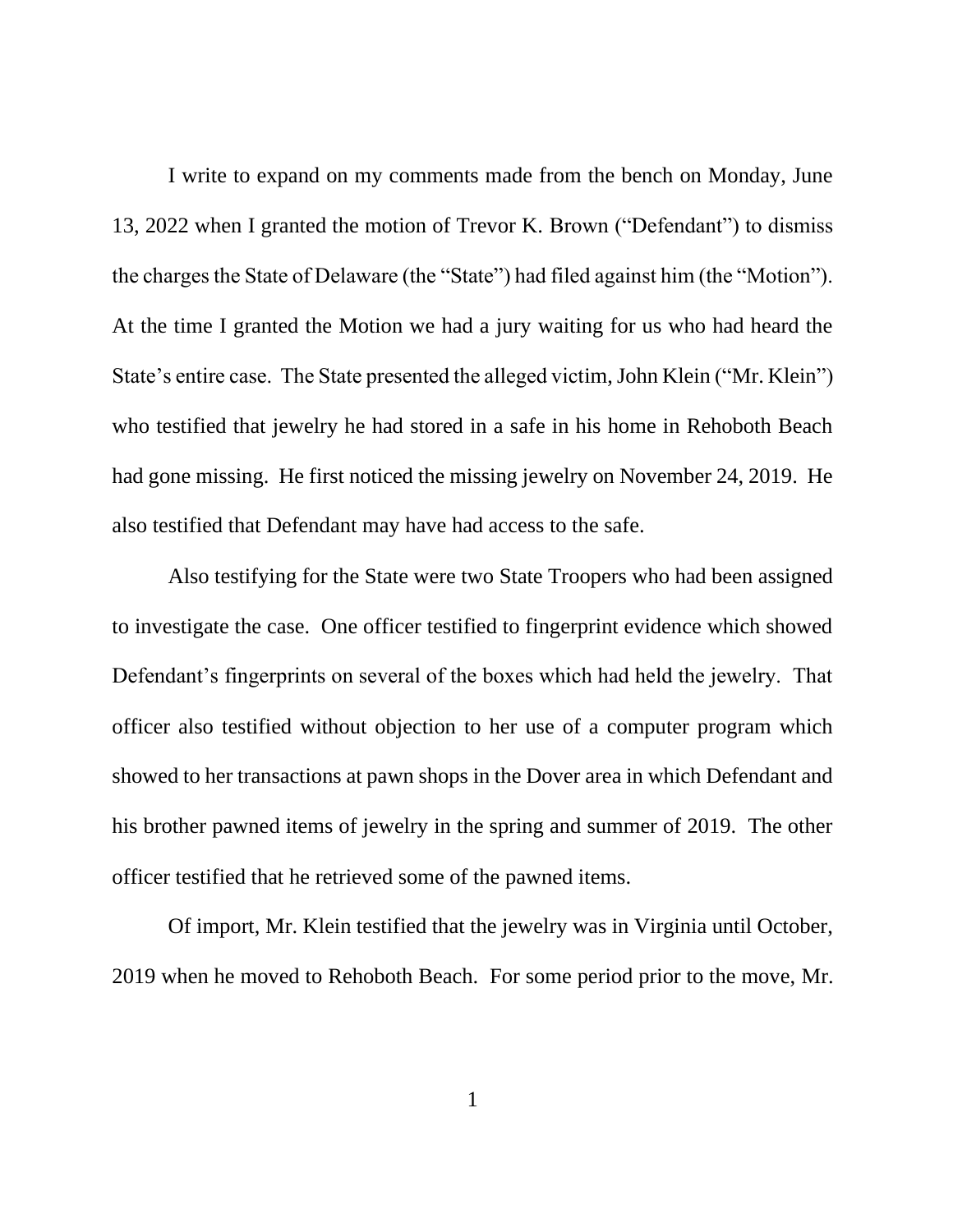Klein kept the jewelry in a locked bag. Mr. Klein also testified that the jewelry was present in October, 2019, but not on November 24, 2019.

The Information filed in this case, as amended as late as June 13, 2022, alleged that the theft over \$1,500 occurred "…on or about November 28, 2019… ." At the close of the State's case, Defendant moved to dismiss the charge. He made two arguments.

#### **The Information**

First, Defendant argued that the Information was defective. No evidence was presented to prove specifically when the theft(s) occurred. Accepting the evidence at this point in a light most favorable to the State, the theft must have occurred prior to November 24, 2022 when Mr. Klein noticed that the jewelry was missing. When the theft occurred before that date we do not know; but the State's evidence showed pawned jewelry from April 2019 up until September 2019. These dates are not even close to November 28, 2019 as alleged in the Information.

I found merit in this argument. The State had the opportunity to amend the Information to include a range of dates.<sup>1</sup> Indeed, I would have allowed the State to

<sup>&</sup>lt;sup>1</sup> Super. Ct. Crim. R. 7(e) grants me the authority to amend an Information at any time before the verdict so long as so long as (1) "no new, additional, or different charge is made" and (2) "the accused will not suffer prejudice to substantial rights." *[O'Neil](https://1.next.westlaw.com/Link/Document/FullText?findType=Y&serNum=1997076995&pubNum=0000162&originatingDoc=Icb4048c0033511dcaba8d9d29eb57eff&refType=RP&fi=co_pp_sp_162_55&originationContext=document&transitionType=DocumentItem&ppcid=3bad563b04704c748400bbe4d97bc901&contextData=(sc.Default)#co_pp_sp_162_55) v. State,* 691 A.2d 50, 55 [\(Del.1997\);](https://1.next.westlaw.com/Link/Document/FullText?findType=Y&serNum=1997076995&pubNum=0000162&originatingDoc=Icb4048c0033511dcaba8d9d29eb57eff&refType=RP&fi=co_pp_sp_162_55&originationContext=document&transitionType=DocumentItem&ppcid=3bad563b04704c748400bbe4d97bc901&contextData=(sc.Default)#co_pp_sp_162_55) *Robinson v. State,* 600 A.2d 356, 359 [\(Del.1991\).](https://1.next.westlaw.com/Link/Document/FullText?findType=Y&serNum=1991203257&pubNum=0000162&originatingDoc=Icb4048c0033511dcaba8d9d29eb57eff&refType=RP&fi=co_pp_sp_162_359&originationContext=document&transitionType=DocumentItem&ppcid=3bad563b04704c748400bbe4d97bc901&contextData=(sc.Default)#co_pp_sp_162_359) Further, amendment of the specific date of the charged offense in the indictment is permitted if "the date alleged in an indictment is immaterial [and] ... the date is not an essential part of the crime." *State v. [Blendt,](https://1.next.westlaw.com/Link/Document/FullText?findType=Y&serNum=1956104954&pubNum=0000162&originatingDoc=Icb4048c0033511dcaba8d9d29eb57eff&refType=RP&fi=co_pp_sp_162_322&originationContext=document&transitionType=DocumentItem&ppcid=3bad563b04704c748400bbe4d97bc901&contextData=(sc.Default)#co_pp_sp_162_322)* 120 A.2d 321,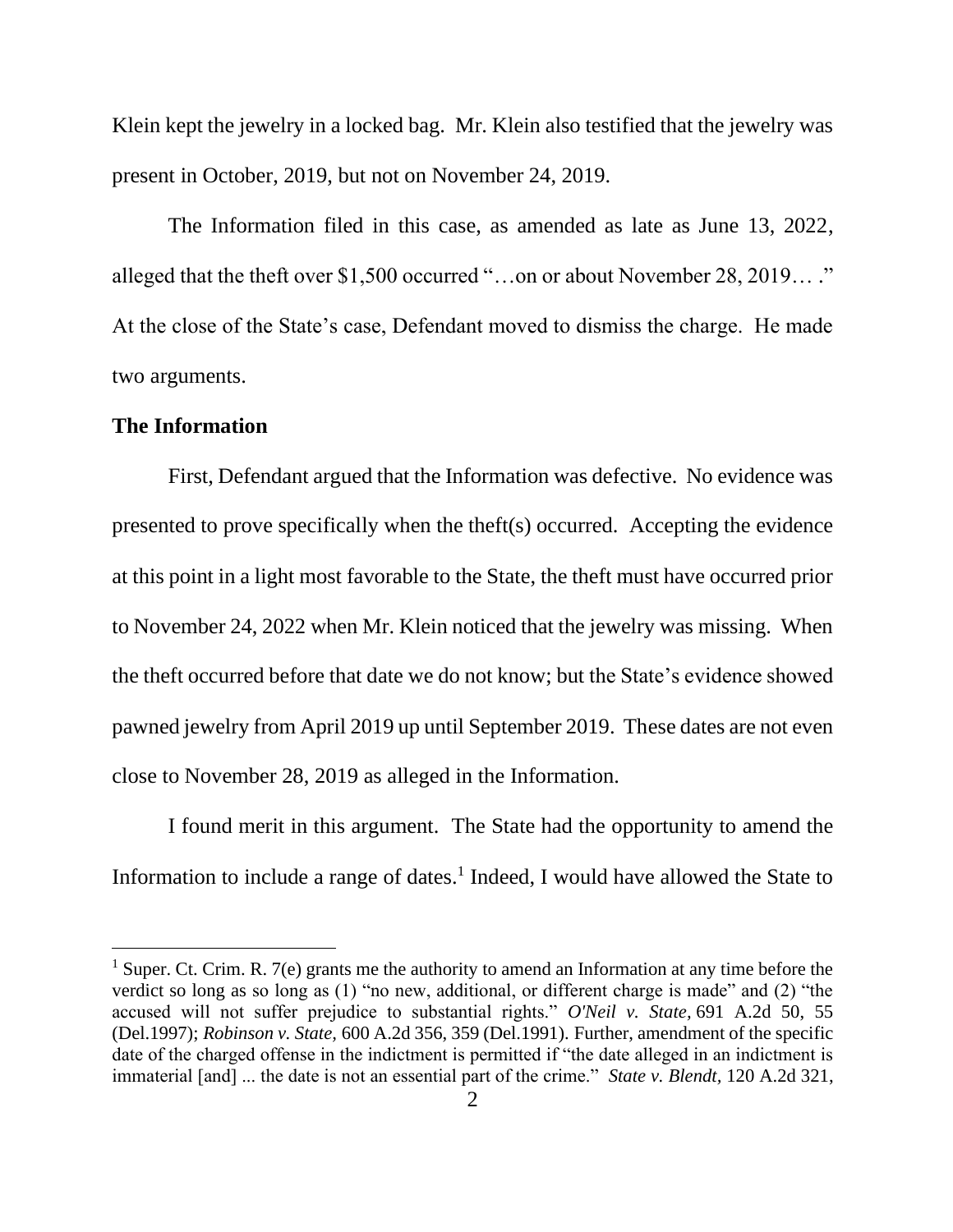so amend the Information on the day of trial, but it did not so request. The State often does this in cases charging sex offenses where minor victims cannot give anything but date ranges.<sup>2</sup> Here it chose to pick a specific date – November 28, 2019. For me, Defendant is entitled to rely upon the date alleged in the Information and prepare his defense accordingly. Defendant argued, and I agreed, that he would be prejudiced by allowing greatly expanded dates at this point in the proceedings.

The Superior Court Criminal Rules set out the required contents of an Information.<sup>3</sup> Delaware Courts have consistently held that the purpose of an Information is twofold. First, it puts the defendant on full notice of the offense with which he is charged to allow him to defend against the charge. Second, it effectively precludes subsequent prosecution for the same offense. 4 If an Indictment fails to include such information and the defendant's substantial rights are prejudiced, the Information is deficient and should be dismissed.<sup>5</sup> The defendant bears the burden of establishing that the Information failed to impart actual notice to him and thus resulted in actual prejudice in presenting a defense.<sup>6</sup>

<sup>322</sup> [\(Del.Super.1956\);](https://1.next.westlaw.com/Link/Document/FullText?findType=Y&serNum=1956104954&pubNum=0000162&originatingDoc=Icb4048c0033511dcaba8d9d29eb57eff&refType=RP&fi=co_pp_sp_162_322&originationContext=document&transitionType=DocumentItem&ppcid=3bad563b04704c748400bbe4d97bc901&contextData=(sc.Default)#co_pp_sp_162_322) *State v. Cole,* 2 [Boyce](https://1.next.westlaw.com/Link/Document/FullText?findType=Y&serNum=1910018298&pubNum=0000161&originatingDoc=Icb4048c0033511dcaba8d9d29eb57eff&refType=RP&fi=co_pp_sp_161_1026&originationContext=document&transitionType=DocumentItem&ppcid=3bad563b04704c748400bbe4d97bc901&contextData=(sc.Default)#co_pp_sp_161_1026) 184, 25 Del. 184, 78 A. 1025, 1026 (Del. Gen. Sess. [1910\).](https://1.next.westlaw.com/Link/Document/FullText?findType=Y&serNum=1910018298&pubNum=0000161&originatingDoc=Icb4048c0033511dcaba8d9d29eb57eff&refType=RP&fi=co_pp_sp_161_1026&originationContext=document&transitionType=DocumentItem&ppcid=3bad563b04704c748400bbe4d97bc901&contextData=(sc.Default)#co_pp_sp_161_1026)

<sup>2</sup> *See*, e.g., *State v. Gardner*, 1993 WL 393039 (Del. Super. Aug. 24, 1993).

 $3$  Super. Ct. Crim. R. 7(c).

<sup>4</sup> *Malloy v. State*, 462 A.2d 1088, 1092 (Del. 1983).

<sup>5</sup> *Harley v. State,* 534 A.2d 255, [256-257](https://1.next.westlaw.com/Link/Document/FullText?findType=Y&serNum=1987158183&pubNum=162&originatingDoc=I7bafce4a34e311d98b61a35269fc5f88&refType=RP&fi=co_pp_sp_162_256&originationContext=document&transitionType=DocumentItem&ppcid=359cd45417884521866e5fb1678ad7a2&contextData=(sc.Search)#co_pp_sp_162_256) (Del. 1987); *State v. [Riley,](https://1.next.westlaw.com/Link/Document/FullText?findType=Y&serNum=1969110500&pubNum=162&originatingDoc=I7bafce4a34e311d98b61a35269fc5f88&refType=RP&fi=co_pp_sp_162_275&originationContext=document&transitionType=DocumentItem&ppcid=359cd45417884521866e5fb1678ad7a2&contextData=(sc.Search)#co_pp_sp_162_275)* 256 A.2d 273, 275 (Del. [Super.](https://1.next.westlaw.com/Link/Document/FullText?findType=Y&serNum=1969110500&pubNum=162&originatingDoc=I7bafce4a34e311d98b61a35269fc5f88&refType=RP&fi=co_pp_sp_162_275&originationContext=document&transitionType=DocumentItem&ppcid=359cd45417884521866e5fb1678ad7a2&contextData=(sc.Search)#co_pp_sp_162_275) 1969); *State v. Blendt* at [322-323](https://1.next.westlaw.com/Link/Document/FullText?findType=Y&serNum=1956104954&pubNum=162&originatingDoc=I7bafce4a34e311d98b61a35269fc5f88&refType=RP&fi=co_pp_sp_162_322&originationContext=document&transitionType=DocumentItem&ppcid=359cd45417884521866e5fb1678ad7a2&contextData=(sc.Search)#co_pp_sp_162_322) (1956).

<sup>6</sup> *Malloy v. State* at 1093.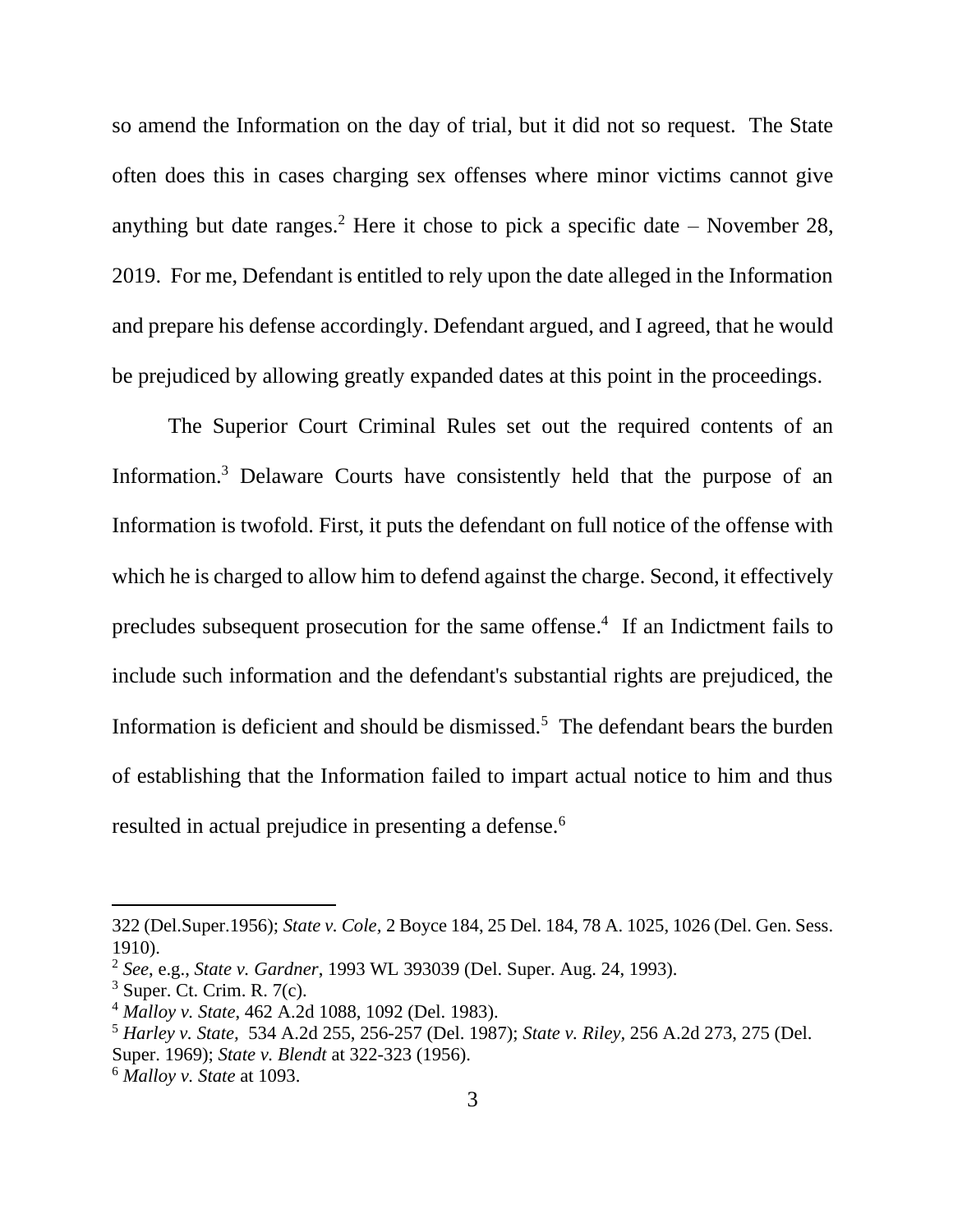The cases give some leeway in alleging dates in an Information, but not more than seven months as the evidence showed here. In *Monastakes v. State*, 7 the Delaware Supreme Court stated the general rule:

It has been repeatedly held in this state as well as elsewhere that in a criminal prosecution the state is not bound to prove the precise date laid in the indictment, it being sufficient if the evidence shows the alleged offense to have been committed at any time within the period mentioned by the applicable statute of limitations if any.<sup>8</sup>

In that case the Information had originally charged a drug sale on April 11, 1923 and another drug sale on April 14, 1923. The State *nolle prossed* the April 14<sup>th</sup> charge, leaving only the April  $11<sup>th</sup>$  charge in the Information. However, all the evidence at trial proved the April 14th charge, and none related to the April 11<sup>th</sup> charge. The trial court gave the following instruction to the jury:

I will say to you that while the information in this case which corresponds to the indictment sets forth an offense upon a certain date, the state is not bound by the date set forth in the indictment. It is sufficient if an offense is proved by the testimony within two years from the date in the indictment. While this is true, they are bound, however, by their testimony, and, as I understand the testimony in this case, it is admitted by the state that the sale for which they attempt to secure a conviction in this case occurred on the 14th day of April of the present year.<sup>9</sup>

<sup>7</sup> 2 W.W. Harr. 549, 32 Del. 549, 127 A. 153 (1924).

<sup>8</sup> *Id.* at 550.

<sup>9</sup> *Id.* at 549-550.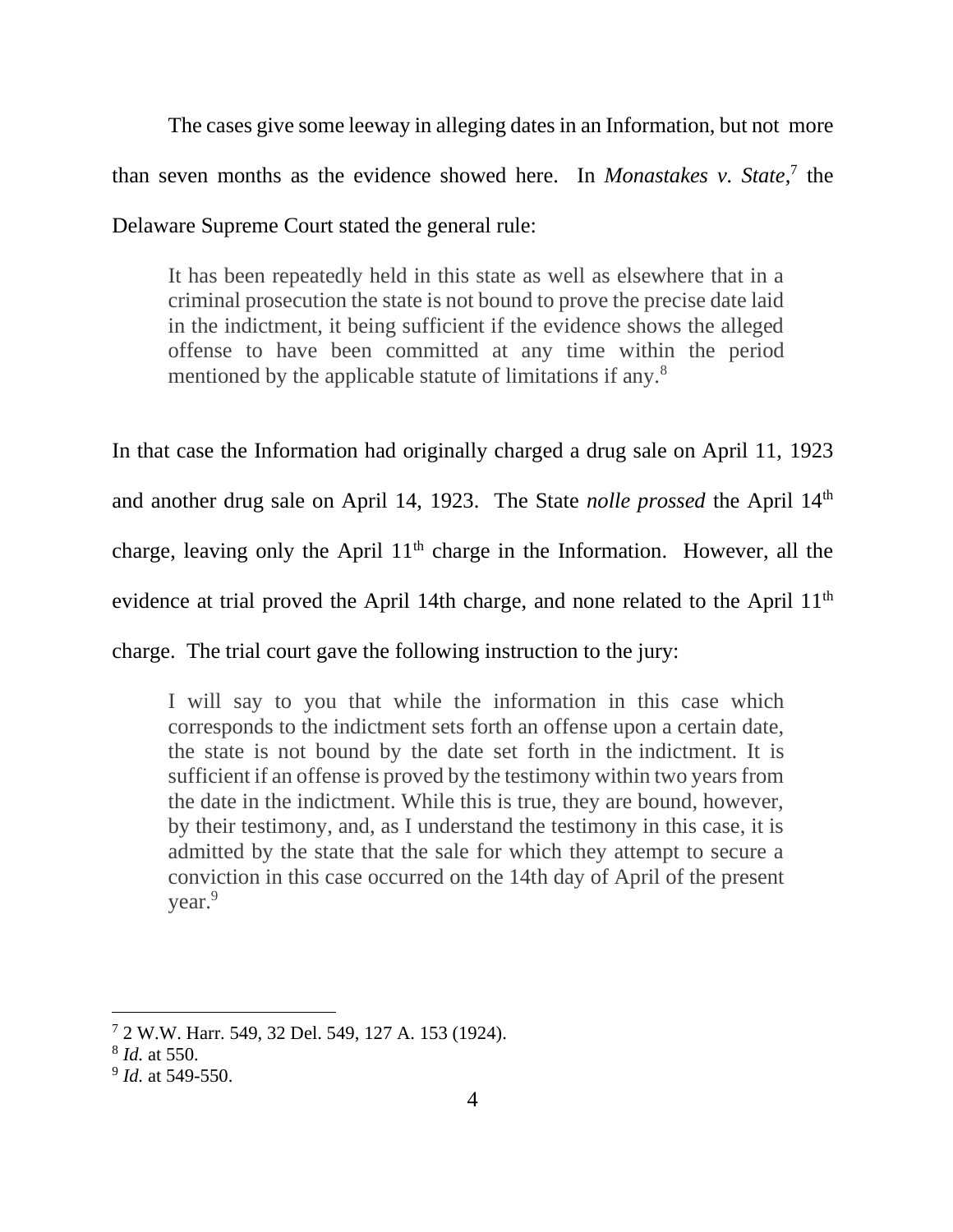The Supreme Court reversed the defendant's conviction below, stating that, at trial, the State could have departed from its proof of the April 11<sup>th</sup> charge as stated in the Information and offered proof of the April 14<sup>th</sup> charge, but it chose instead to *nolle prosse* the April 14<sup>th</sup> charge. Yet the evidence related only to the April 14<sup>th</sup> charge. Thus, the State had exhausted its right under the general rule to elect which of the two dates to rely on, to the defendant's prejudice.

In *Sudler* v. *State*,<sup>10</sup> the Indictment charged the defendant with unlawful sexual assault in the first degree on a minor child on three separate occasions "on or about the months of September and October, 1986." Appealing his conviction, the defendant argued that the date alleged in the Indictment was not established by sufficient evidence at trial because of the victim's vague recollections of the dates of the alleged offenses. He argued that the alleged contact with the victim had occurred before July 9, 1986, the effective date of the statute under which he was charged, and that under the prior statute he would have been charged with a different, lesser offense carrying a substantially different penalty. The evidence showed that the alleged offenses occurred when the victim's mother was at work at a potato farm and the girl was alone, and that the potato farm work was done in September and October of 1986. The Supreme Court rejected the defendant's

<sup>10</sup> 565 A.2d 280 (Del. 1989) (Table).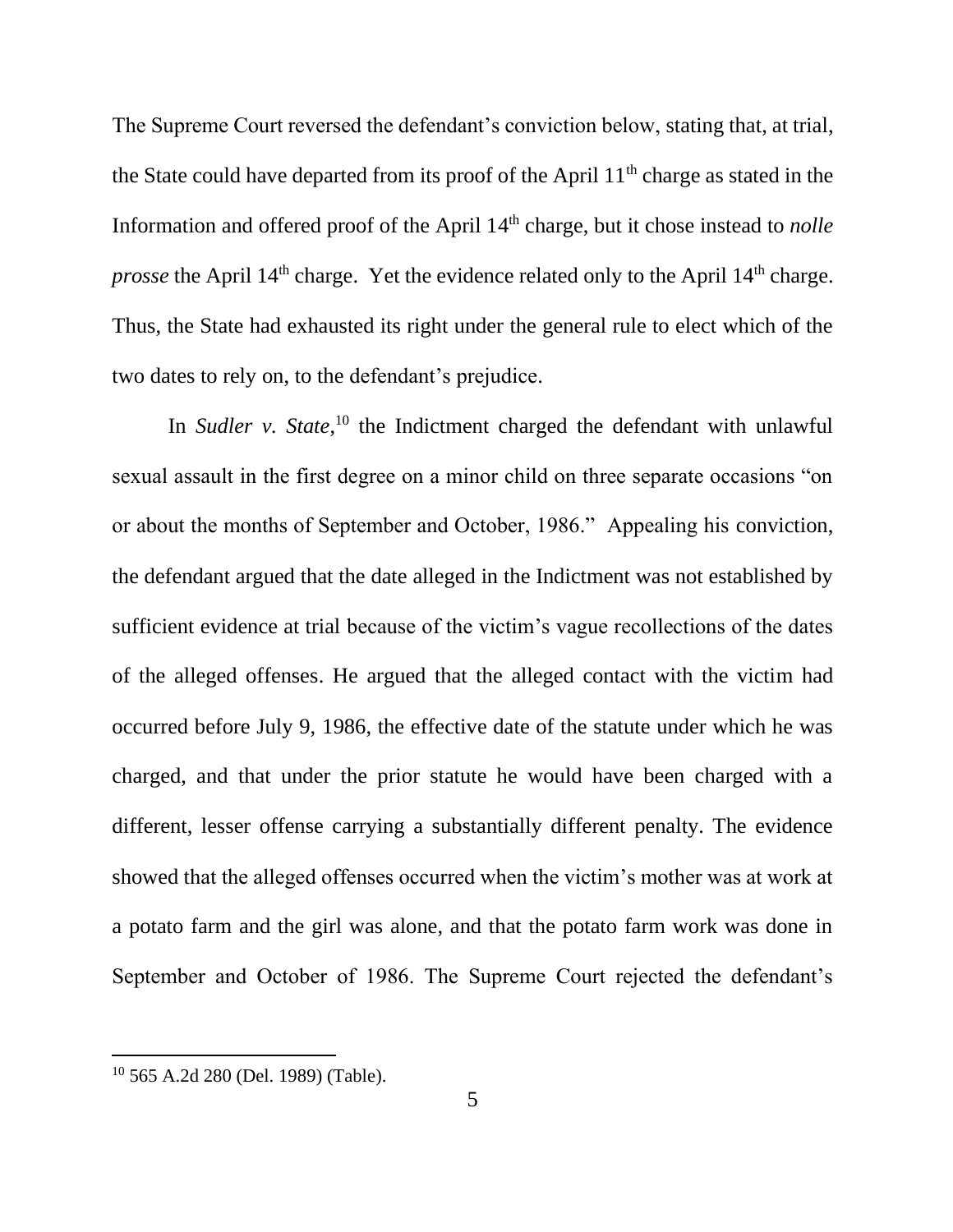argument and affirmed his conviction. In the instant case, however, no such range of dates was stated in the Information – only November 28, 2019.

In *Dahl v. State*,<sup>11</sup> the original Indictment charged the defendant with loitering by a sex offender within 500 feet of a school on Saturday, May 16, 2005. The defendant had a good alibi for that date  $-$  he was at home. On the first day of trial, the State amended the Indictment to state that the alleged offense occurred "during a Saturday during the months of April or May, 2005." Appealing his conviction, and although he had not objected to the Indictment at trial, the defendant argued that he did not have adequate time to prepare an alibi defense for Saturdays in April and other Saturdays in May, 2005. The State argued that the specific date of loitering was irrelevant as there was evidence of the defendant's loitering on more than one Saturday over a period of several weeks. The Supreme Court found the record insufficient to support the defendant's claim of prejudice resulting from the amendment to the indictment. However, this case is distinguishable, because in the instant case the State did not amend the Information to state a broader range of dates, and in *Dahl* the Supreme Court did not state what it would have held in such a case.

<sup>11</sup> 926 A.2d 1977 (Del. 2007).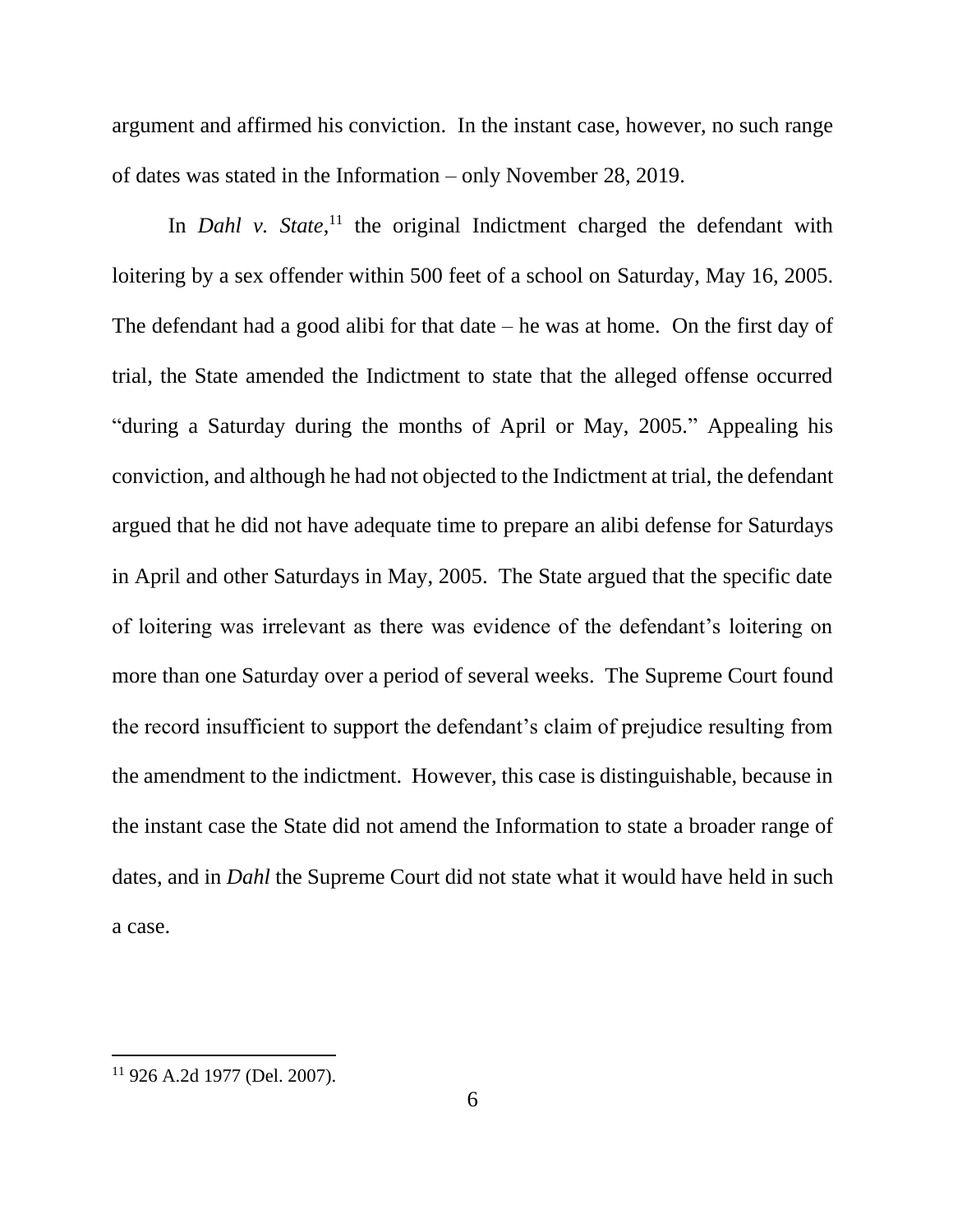In *State v. Husser*,<sup>12</sup> the defendant filed a motion for a bill of particulars which requested the State to produce specific times and dates of two Menacing charges where the Indictment stated that the offenses occurred "on or about the 1st day of March, 1990." The State responded stating that the offenses occurred "some evening in February of 1990." The defendant then moved to dismiss the charges as non-specific. The Court denied the motion, stating:

One question before this Court is whether or not the date of the alleged offense is an essential fact of the crime which must be included in a valid indictment. Delaware Courts have repeatedly held that the date alleged in an indictment is immaterial where the date is not an essential element of the crime, if it is proven to the satisfaction of the trier of fact that the offense was committed within the period of limitations. Additionally, State Courts have liberally allowed amendment of the dates contained in an indictment, believing such changes to be one of form and not substance so long as the defendant's substantial rights were not prejudiced. [Citations omitted] $<sup>13</sup>$ </sup>

Again, this case is distinguishable from the instant case. First, the defendant moved for a bill of particulars, which Defendant did not do here. Second, the State effectively amended the Indictment to include a broader range of dates, of which it provided notice to the defendant. Third, in the instant case Defendant's rights were prejudiced.

<sup>12</sup> 1990 WL 161226 (Del. Super. Oct. 12, 1990).

 $13$  *Id.* at  $*2$ .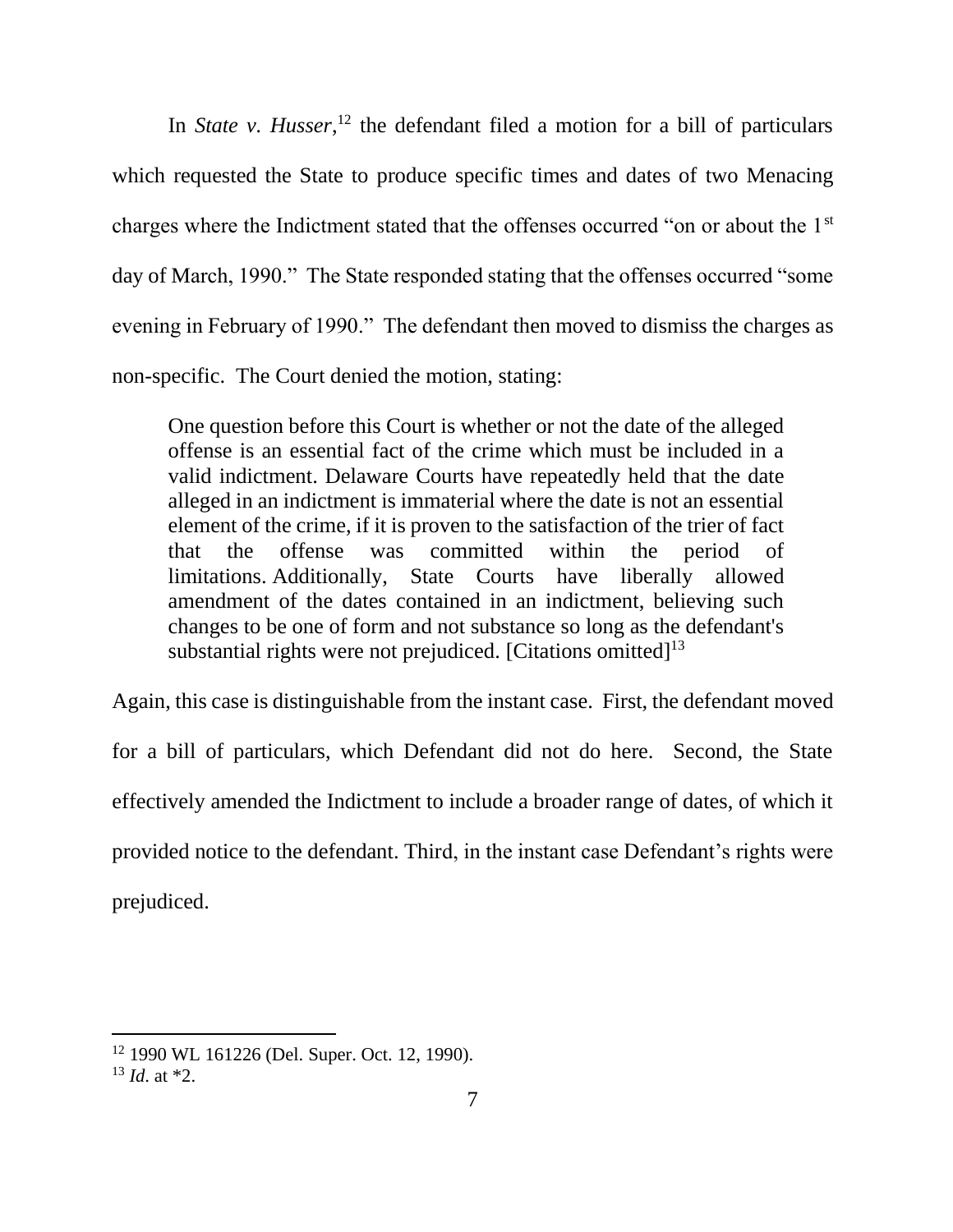#### **Jurisdiction**

Second, Defendant argued that any thefts alleged to have occurred before October, 2019, must have occurred in Virginia, since Mr. Klein testified that is where the jewelry was until October, 2019. Thus, according to Defendant, I had no jurisdiction over those alleged thefts. The State acknowledged that the evidence it presented of Defendant or his brother selling stolen property to pawnshops in Dover supported alleged thefts that must have occurred in Virginia, outside our jurisdiction.<sup>14</sup> The State argued that evidence of the out of state thefts should be admissible in this trial to prove a common scheme.<sup>15</sup>

I also found merit in this argument by Defendant. It is questionable in my mind whether the evidence here would have survived the analysis required by *Getz v. State*. <sup>16</sup> In my mind, the use of the evidence outside our jurisdiction is coupled with minimal evidence of any other offense. My recollection of the evidence is that Mr. Klein testified that other jewelry was missing, and little else; thin gruel, indeed, to support any additional theft charges. Given the fact that the State now acknowledges that the alleged thefts, supported by evidence that Defendant or his brother pawned the jewelry in Delaware, occurred elsewhere, and the paucity of

<sup>&</sup>lt;sup>14</sup> Defendant was originally charged with offenses related to selling stolen jewelry to a pawn shop in Delaware, but those charges were dismissed by the State before trial.

 $15$  D.R.E. 404(b)(2).

<sup>16</sup> 538 A.2d 726 (Del. 1988).